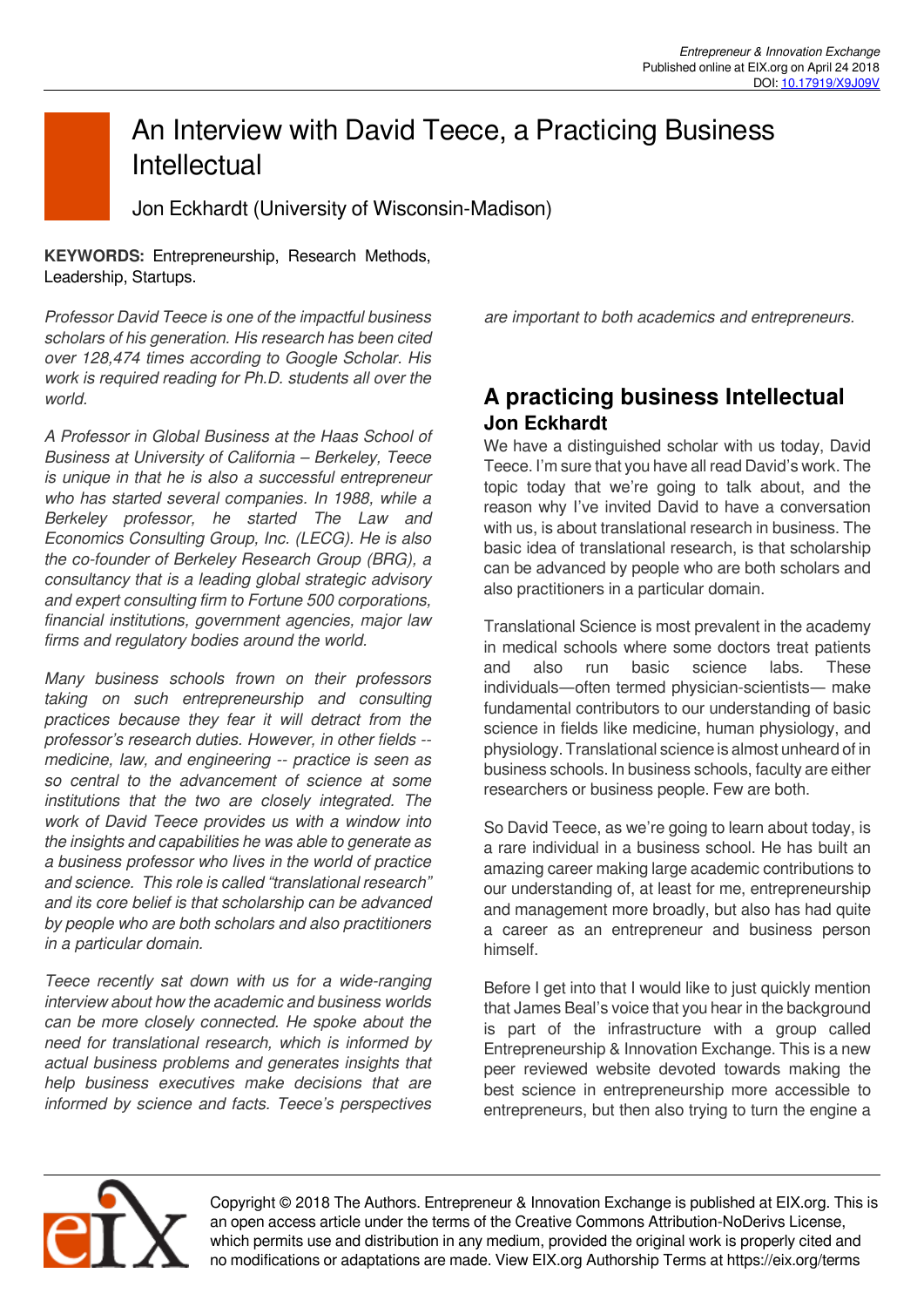little bit and try to get academics to engage in entrepreneurship and business themselves, for the purpose of making their research hopefully more useful to rising entrepreneurs.

EIX was started by James Wetherbe, who has made a career as an academic and business person in information technology, and Dick Schulze. Dick is the founder of Best Buy. An amazing individual who not only built his company, but who also boomed in the era of the big stores. Best Buy has survived at least two significant major threats to his business, including the arrival of Internet retail and Amazon.com. If you look, Best Buy is doing quite well. Dick is quite an amazing business person, and he has many insights to offer academics.

I'll start with this quote from an article about your career in The Pennsylvania Gazette, the University of Pennsylvania's alumni magazine. It says, "deep down really what I am is a practicing business intellectual, and that is almost an oxymoron." We'd love to learn how that came to happen, and how you do it, how you manage the different demands on your time as an academic and also as a business person. So, if you could start with sharing with us your first business act maybe, what led you down the path.

#### **David Teece**

I will start from graduate school, but I could go back earlier than that. In graduate school I was an active consultant, at least in my final year. Of course, I kept that very quiet because it wasn't necessarily looked upon well by the faculty. I suppose I was a little bit ambivalent myself about whether I'd be an academic or something else.

I got persuaded in graduate school that if in doubt, one should teach. So that was a pretty good idea. The university was always a great place, always loved the university, but always felt if I needed to I could leave it and go somewhere else.

Having said that and getting into the university environment I found it was possible to do both, but one had to be very comfortable about doing both, and one had to be very committed to working and fulfilling criteria (if you will) on both sides of the line simultaneously. Which means, you really got two jobs, not just one.

I think as a faculty member you have a duty to the university to do research and teaching. There is a

commitment that is being made both ways and it needs to be honored. So, if you're going to do stuff on the outside, and I think it's great to do stuff on the outside, then it should come on top of and not as a substitute for one's everyday responsibilities. And there's unquestionably lots of complementarities and positive benefits from doing the two, but it's easy to get sucked out of the academic world and into the world of the practitioner because it's actually hard to live on the cusp, as I have, for 35 years.

## **Graduate School Jon Eckhardt**

You said you did some consulting when you were in grad school, did that show up on your dissertation anywhere or change how you were learning as you tearing through the literature at that time?

#### **David Teece**

No, it didn't. It showed up soon thereafter. But what did show up in my thesis was I went out and did a lot of field research; I interviewed over 100 execs and I would say that was an incredibly valuable experience to me. I wouldn't have been able to walk into teach MBAs if I hadn't had detailed conversations with 100 execs and visited over 30 companies.

When I say detailed conversations, it was part of my thesis in trying to get data and a good understanding of their business. So I think it's very good to have exposure to not only the great academic minds, but if you're interested in business you've got to have deep exposure to the people making business decisions.

#### **Jon Eckhardt**

When you were doing the consulting in grad school, what motivated you to do that?

#### **David Teece**

Well I got a lucky lift I think. I was at Penn and Oliver Williamson was a professor there and I was waiting for my advisor, who was Ed Mansfield, to read my thesis and I volunteered my time free of charge to Williamson as a research assistant, and I came to understand that at that time there were some really hot issues around the structure of the American Oil industry. People in industry had reached out to him because he was the expert on vertical integration. But it was clear he really didn't have much interest himself in getting into the details of the structure of the industry, and I was.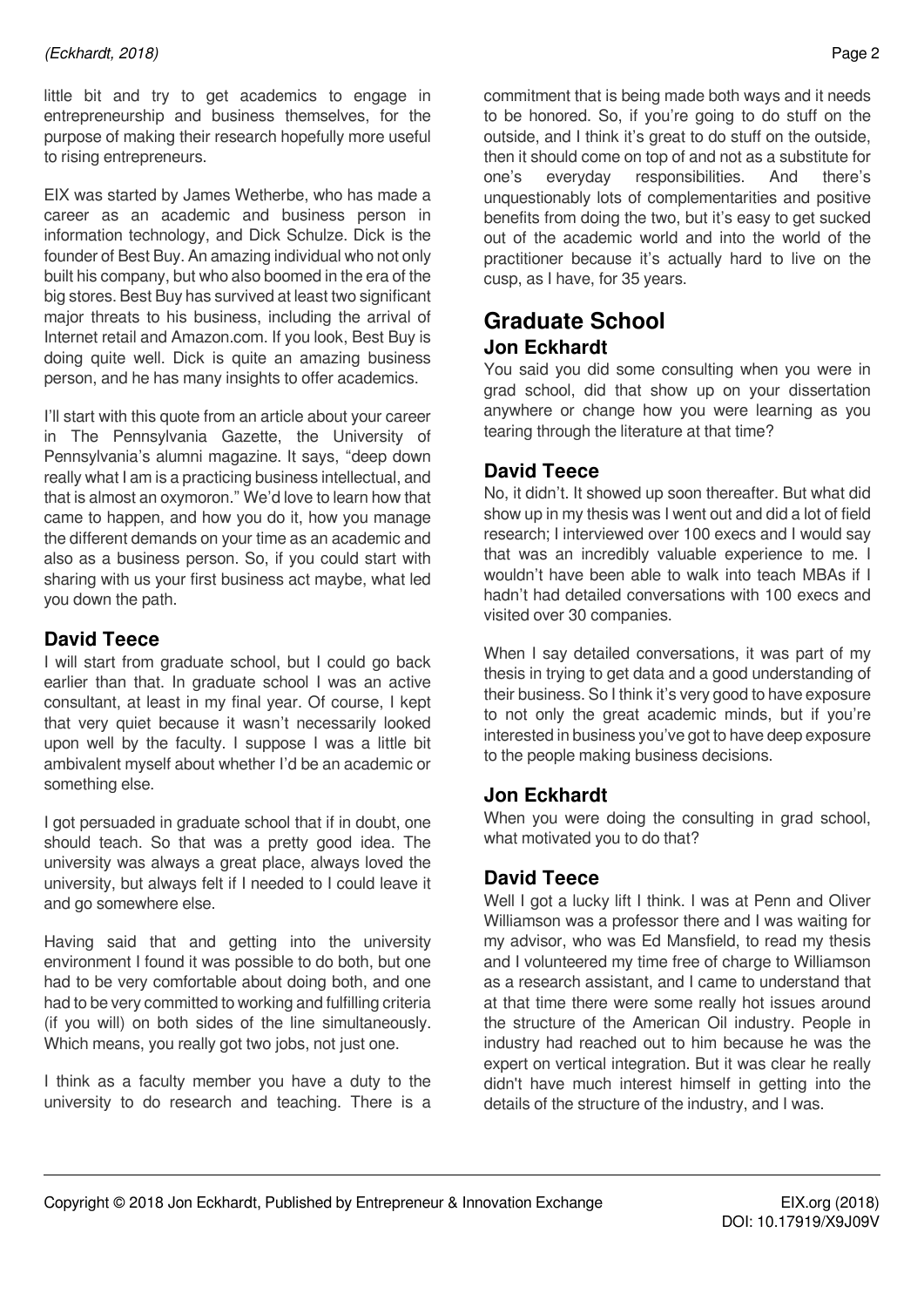So he gave me an entree there and I managed to sort of take his theoretical frameworks and use it in a dialogue with people in industry to help shape outcomes, private decisions as well as legislative and regulatory issues. So that was my lucky start. Oliver did give me a lead, otherwise I might never have gotten going in the way I did.

## **The Challenge of Working in Academia and Business Jon Eckhardt**

Let's jump to your life as an early faculty member. What was that world like for you, and how did you at that stage stay exposed to business or did you set it aside for a while during that time?

### **David Teece**

No, I was actually an active consultant. I wasn't starting businesses at that time, but I lived two lives. As you know, as a young untenured professor the presumption was you should be focused on research. It's not a bad presumption actually. I do think that there is a time up till tenure where maybe you should be reserved and somewhat limited in the amount of time you spend outside on consulting.

Notwithstanding that there are also petty academic jealousies and I was I think making a lot of money as a consultant. When I was a junior assistant professor, I was at Stanford at the time. I was making more money than most of the other faculty members by a long shot. I just kept it quiet because there would have been an immediate presumption that I wasn't a serious researcher. Maybe a little different these days, but it took me 10 or 15 years before I really revealed to any of my colleagues what I was doing on the outside for fear that it would actually be taken as a negative.

### **Jon Eckhardt**

So you were kind of doing this in secret I guess, is what you're conveying. I have to share with you, and hopefully others will pipe in on this during the Q&A, after I got tenure I looked around the building and found that there were a fair number of faculty in my building that had quite high citation counts. And as I got to know them better some actually had a fair amount of outside business activities.

I was quite fascinated by that because they also tend to be people who were quite effective academic administrators. They were often managing an activity in the school and they were known for being quite good at it.

When did you first decide to share with people and when did this become part of your story?

### **David Teece**

When you say in secret, I mean I just wasn't talking about it. I wasn't trying to hide the fact that I was doing active consulting work, but I didn't want to rub it in the face of my colleagues.

Look, even throughout my entire career I've been very judicious. Not everybody on the faculty knows how to consult, and there are enough petty jealousies running around in the academic environment that I thought we didn't need another. The last thing I want to do is make anybody feel uncomfortable that they can't do both research and consulting. So, I've kept it very, very low key to this day.

Although obviously with the Berkeley Research Group and with taking a couple companies public, I'm no longer in the shadows. But at the same time, when I'm on campus I don't typically run around talking about that. I focus on the business of the university, which is research and teaching.

Obviously what I've learned on the outside flows back into my teaching, and into my research, but I tend to underplay what I'm doing on the outside when I'm on campus, because campus is a full-time, well I'm a 50%-time professor, but it's a consuming world. Not an all-consuming world, but it does require a lot of time and effort to discharge your professorial job the right way.

### **The Synergy of Practice and Science Jon Eckhardt**

So one thing that I found interesting in the medical schools is they take it one additional step where practicing as well as researching is part of their responsibility for the physician-scientists. When they submit their annual report they include their clinical activities are part of their contribution to the University. Now part of that is because in most cases the hospital has had some kind of close institutional affiliation with the university, and in some cases they are even the same entity. But at the same time, they learned, I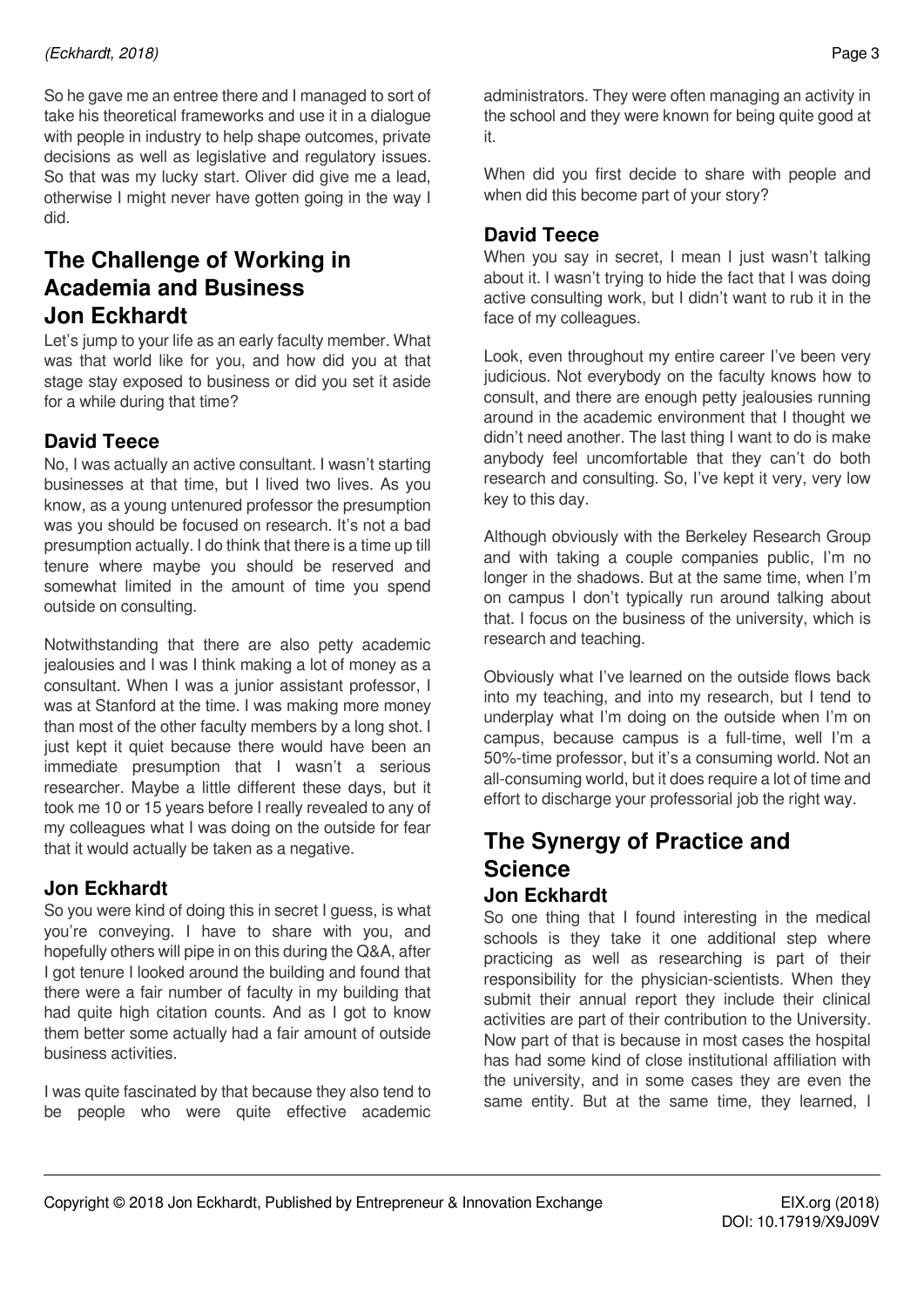believe in the 1970s, that they had to integrate the practitioner enterprise with their scientific enterprise by building a type of professor that were basically doing both—practicing medicine and conducting research. Can you share with us your thoughts on how your business activity has related to your science?

## **David Teece**

Well, let me go back to the stem of your question because it's a very interesting one. At the University of California Berkeley as in most universities, there are four criteria of faculty advancement: research, teaching, professional service and public service. One can never put consulting into that category. But I've had some conversations with some very senior officials at Berkeley recently with respect to expanding the four criteria to indicate impact, not just on the profession, but on the broader world. And that if you wrote in the words "impact" into advancement criterion, it would open the doors for people, particularly in technical fields that have great ideas, to actually move those forward to new ventures and have that actually be something that is properly recognized by the university.

I've actually written a paper recently, it's not published, but I wrote it for my own university to help the vice chancellor for research move forward the agenda for making it more of a normal and desired thing for faculty to engage in entrepreneurial activities. In many great research universities there is still ambivalence about it, and for some good reasons; but I do think if you've got important research there is an obligation to have impact with it if in fact it can benefit society.

## **The First Startup Jon Eckhardt**

Can we discuss LECG as an example? This is a company that you helped start. Can you share with the audience why you decided to start LECG and what that company does?

### **David Teece**

LECG was my first sort of, well it wasn't the very first, but it was the first significant professional services firm I founded. I had been very active at creating programs inside the university and raising money for the university and quite frankly, I got a little bit fed up because I would constantly start programs, raise the money for it, and then the Dean's office would love the programs, but no one would sort of reach out to help, and I would be rewarded by the obligation to continue to raise money for many of the school programs.

I was doing all the entrepreneurial stuff, making good things happen, which I was pleased to do, but after a while I realized I had the ability to start things and to grow them. So, I thought maybe I should do one outside for fun and for financial benefit, because I was clearly over-performing inside the university and not getting any thanks for it. So I suppose one part of me said, ok if there's no thanks from inside I'll do something from the outside where at least I'll have some significant impact on the profession and also it will be an opportunity to create wealth, not just for myself, but for faculty and other people that were affiliated with it. And the truth of the matter is I made some of my colleagues pretty rich.

#### **Jon Eckhardt**

The work that LECG was doing was economic consulting, right? Such as harnessing insights from economics to support legal cases?

#### **David Teece**

That's how LECG got started. It became quite diversified, but that's the starting point. With the Berkeley Research Group, which is a company that I started 8 years ago, likewise. Economics was a starting point but particularly in the case of BRG it's become very diversified beyond economics and embracing many different disciplines. In fact, it's got a strong academic patina, but it's a little more distant from the economic world than LECG was.

## **Building Relevant Theory Jon Eckhardt**

To get back to the tie with science, perhaps an example from our medical school might be helpful to set the stage. At the UW hospital, a patient was seen who was ended up taking a large amount of Prozac. The doctor who reviewed the ECG was a translational scientist. The ECG was abnormal and this type of abnormality had never before been seen associated with high dosages of Prozac. He goes back to his lab and the short version of the story is he and a group of scientists discovered through basic science that Prozac was inactivating an electrical channel in the heart in a way that was not previously understood. They wrote a basic science paper about it but then right away had an impact on practice because the mechanism was understood.

Part of what got me involved in applied activities is I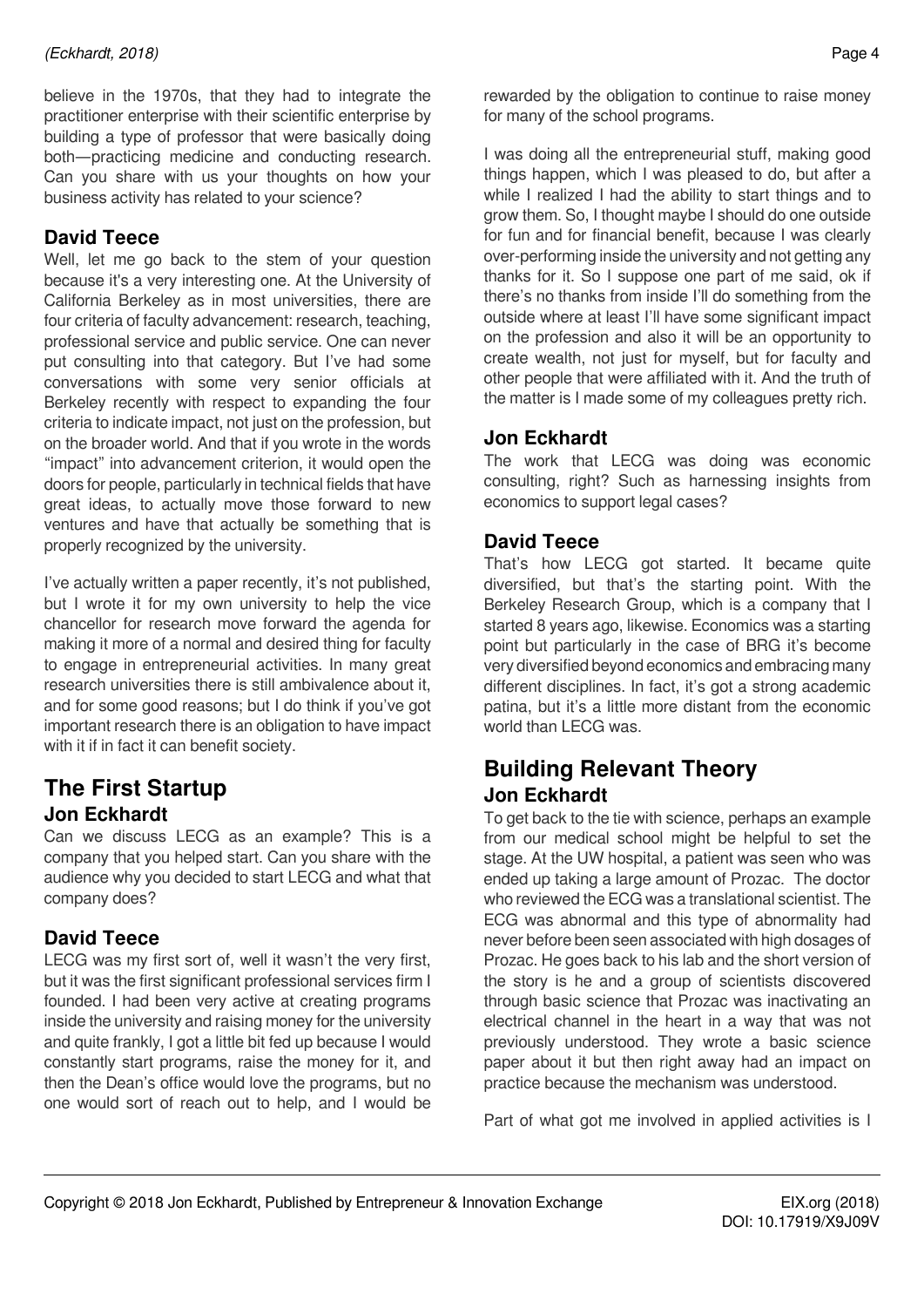needed a mechanism to generate this type of insight. If you think back in your work, do you see these ties where you felt like you saw things that other academics didn't see, because instead of getting into your car every day and driving onto campus you get in your car on some days and you went to LECG or to BRG?

## **David Teece**

No question. I'll take one area where I've done a fair amount of consulting and that is intellectual property. There are some models that have gotten currency in the academic world around hold up issues and royalty stacking. There is a whole litany of theories that are really driven by the desire of academics to build elegant little models. But they have almost no connection to the real world.

So, there is no doubt that being active in the world of advisory services and expert consulting gives you a keen sense of the issues that are real and those that are phony or theoretical. I would say the real benefit to me is, your Prozac story is a very specific one, I would say that generally the impact has been in my case much more of a general kind. When I'm reading research papers, that which is nonsense is sort of fairly clear to me right away. Experience gives me a great filter. I know when I see a great paper that has some amount of theory in it, but it is nevertheless written by someone who actually knows what's going on in the world.

So, I would say there are multiple filters that the exposure to the real world gives you on the academic literature and I think in my case that filter has helped me realize what in the academic world is important and what research is really valuable, and also the other way around. Knowing what good research is and knowing some of the fundamental ideas that have come from the academic world that have been tried and tested helps me in business.

That really helps me a lot in managing, we've got 1,200 people in BRG and when you come to sticky points, I've got my board of directors, I've got the people I go to for advice, but I'm implicitly tapping into the academic literature every day when making business decisions. When I say I'm implicitly tapping into it, I mean I don't need to go hire a consultant for a lot of key issues, and moreover, I can make quick decisions because just about everything you see in the business world has been seen somewhere else and there's some academic literature on it that I am generally familiar with.

academic world if you've read widely and looked at both empirical and theoretical work you've got a lot more contextual appreciation for what's going on. So, I definitely see a two-way street there. There is no question in my mind that I have had a lot of benefit from the academic literature. The literature helps me make better business decisions.

## **Balancing Academia and Business Jon Eckhardt**

How do you manage the practicalities of having these two careers?

### **David Teece**

It's a very good question. As I said earlier on, really you kind of have to let go of some elements of the academic life without letting down your institution or your colleagues. It does require you to work a lot harder and put in a lot more hours, and maybe if you're smarter than I am you can do it in less hours, but I ended up having a fairly heavy workload. Now I could have quit the university, but I've chosen not to. I did choose to go down to 50% time and I'm so fortunate that the University of CA allowed me to do that. Most campuses won't, and for good reason; you don't want everybody to be part time.

So what you see in the academic world, at least in the business school at Berkeley, you have two faculties these days. There is a professional faculty, which are adjuncts and consulting professors or whatever you call them; then there is the regular faculty. The professional faculty of course are more involved on the outside than on the inside. The regular faculty may be entirely academic, or they may have some kind of consulting gig going on, but they're not building and running companies.

I think this mixed model does make a fair amount of sense. I think as a tenured regular faculty member it is hard but beneficial to work both areas simultaneously.

#### **Jon Eckhardt**

Do you have any particular strategies that enabled you to survive, or earn the respect of your colleagues who are more skeptical perhaps? I think one piece of advice that I've picked up already is that you must remain active in the academic world. You must be writing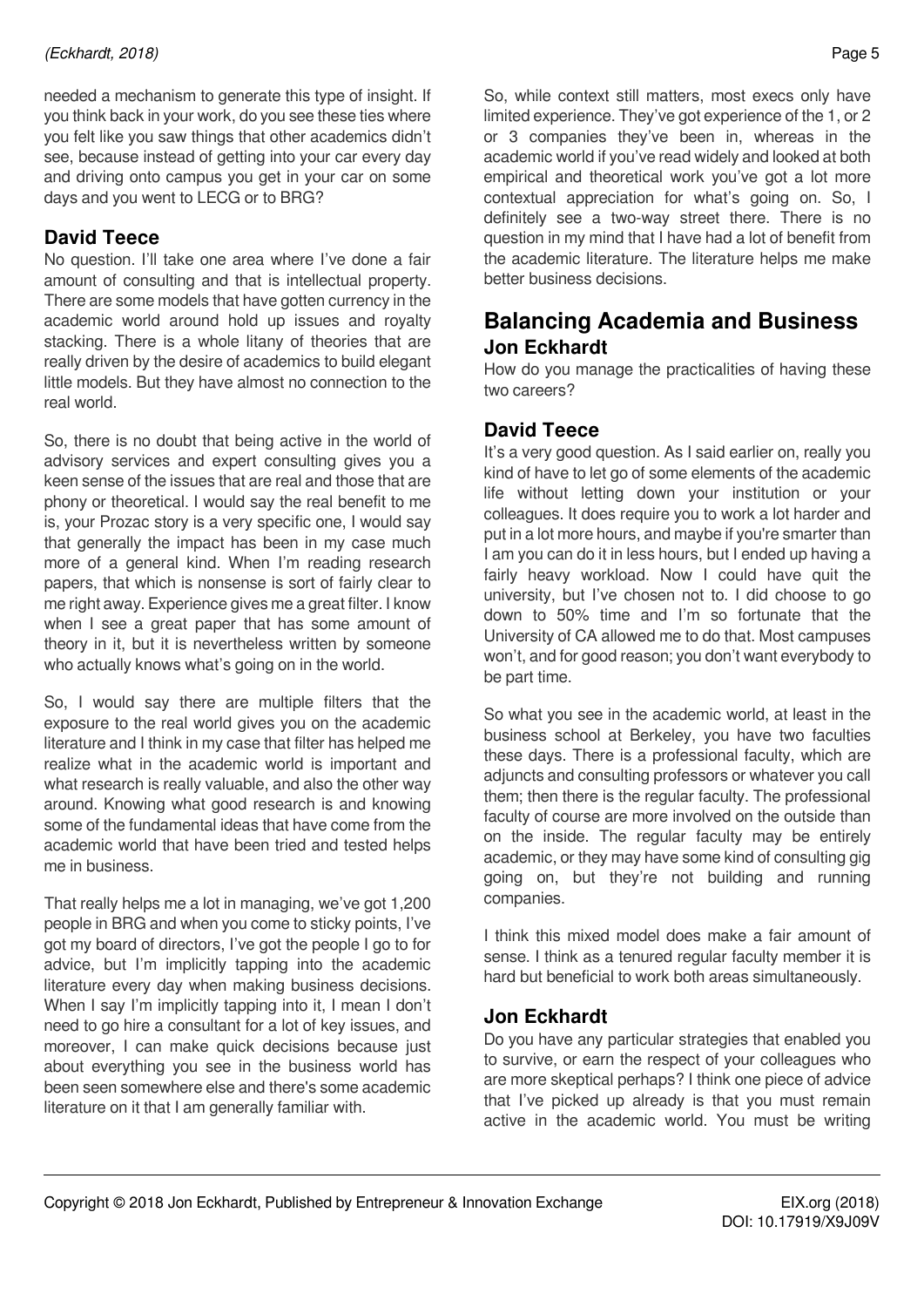research papers and everything else as part of the gig. Are there other pieces of advice that you might have for folks that want to go down the same kind of path?

### **David Teece**

Yes, I really haven't cared what other people think. If I did I probably would have stopped a long time ago and not done what I've done. The motivation is to do something great, build a new type of organization. If you just go replicate what everyone else has done it will not be exciting. I've been able to find purpose from building organizations that are different.

What I like to think I've done with BRG is bring the Silicon Valley model of business organization to professional services. There's been almost no management innovation in the world for about 150 years. You've got the M-form organization and division. You've got a few significant innovations, but it's quite pathetic how little innovation is actually taking place. Firms are run at the fundamental level today pretty much the way they were 50 years ago or 100 years ago.

What we've created at the Berkeley Research Group is a very metrics-driven organization that is way more decentralized. It's more of an inverted hierarchy that empowers top talent and blows up the politics of pay. I just love doing things that are unorthodox. Having an understanding of the literature enables you to know what orthodox is and what orthodox isn't.

I'll give you a case in point. The Google CEO Eric Schmidt and Jonathan Rosenberg wrote a great book on Google and they were kind enough to let me review that book. My 10 pages of comments, in essence said, listen: a number of things that you think you've done that are new are actually 50 to 100 years old.

So people in industry often do things that are new to them but they don't realize it's actually something that's been done before. Maybe they do it a little differently, but if they do it a little bit differently because they don't know what was done before they're not even able to explain very well what the management innovation is that they have achieved.

I think being an academic enables you to be innovative about business organization, at least since that is my area of interest, that is one thing I think I've done. Now there is always a huge regression to the mean and there are always forces that push you back. Every organization that starts off being different has a lot of pressure to conform to what everybody else does, particularly if you go public and you've got all the governance apparatus that is required by law that gets imposed on top. So it's actually hard to stand out.

## **The Value of Academics to Business Jon Eckhardt**

We have time to take some questions from the online audience.

#### **Brent Goldfarb**

I have two questions. You can pick and choose what you're most interested in. The first is, when you're in the field do you see more short term-ism than you have in the past, say when you were starting your career 20-30 years ago.

Question two is, what do you think of the theory of disruption and more particularly, if you see things that are very well ingrained in decision maker's beliefs but may not have strong foundations, like they're convinced the first mover advantage when we know it's much more nuanced than that. Do you find it very difficult to change people's minds on those?

#### **David Teece**

I'll deal with the first question on short term-ism. I've been studying this a little bit over the years and I've come to the firm conclusion that short termism is driven by our system of corporate governance, particularly shareholder activism. Most of you may be aware of the work I've done on dynamic capabilities It's very hard to take the long view and invest for the future, which is what dynamic capabilities requires, when you've got shareholder activists that will come and shoot you down if those investments are going to cost you with respect to the next two quarters of earnings.

As we're giving more and more legal purchase if you will to the activist community, it's very hard for a CEO to hold onto his job and do the right thing. The only people that can hold onto their jobs are those that own a big chunk of stock, or they are founders, or they're running very complex companies that the activists really can't get to understand and can't make any credible threat of ever taking over. So, I think the governance structure more than anything is what's at fault. Yeah, I think it has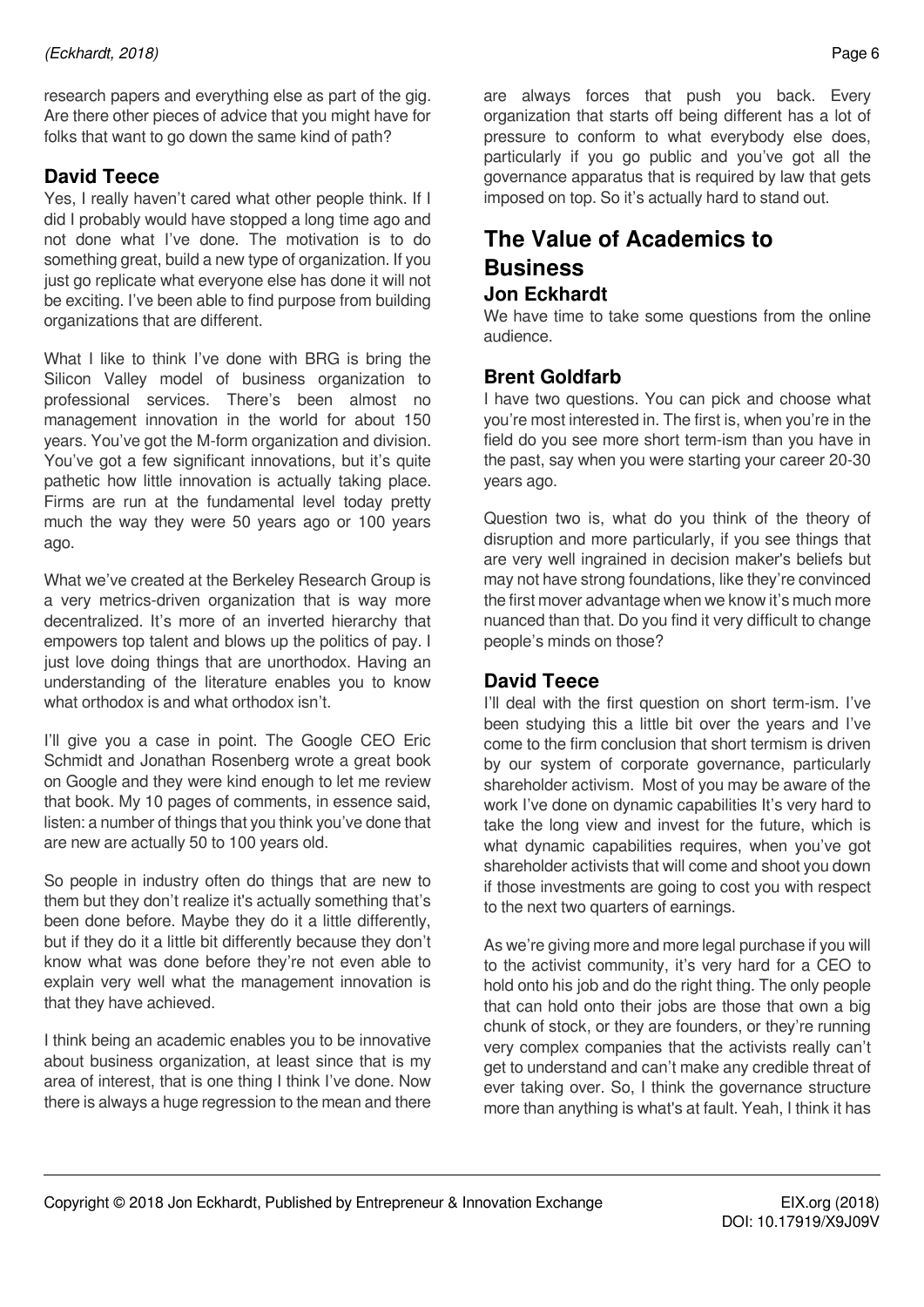#### gotten worse.

On disruption, it's quite pathetic to tell you the truth how little some executives appreciate what is common knowledge in the academic world. They'll believe the first mover advantage story, or they'll develop beliefs based on prior experience, whereas I think coming from the academic world you tend to have a way more nuanced view.

One of the things that I've done the last 2-3 years is I've actually done a little bit of mentoring of CEOs and it's quite hard to jump into an organization that is fast moving and has a lot of history and make a difference, and to be "spot on" in your advice because you just don't know the facts of the situation.

But at the same time, you can have impact, if someone has an open mind and is willing to listen. Let's take the automobile industry today. If you listen to the guys in Silicon Valley, Tesla and Apple and Google are going to bowl over the traditional companies and they'll all be gone in five years. I personally don't think that is true at all. Why isn't it true? Well if you actually look at history you'll find that when there are complicated systems involved it takes a long time to overturn the existing order.

So just being aware of diffusion studies and being aware of the way in which industry does evolve enables you to sometimes be more realistic and give the executives the benefit of that much broader experience space that's implicit in the academic literature. You can advise where the technology is likely to take root initially, and the segments where it will take a long time.

The academic literature is quite frankly impenetrable to execs and they don't read anyway. They don't have time to read. Accordingly, there is a huge translational problem here. Few people understand the academic literature very well, and it's not enough to know just one piece of it. You've got to know a lot of different fields to be a useful advisor in the executive world, but I think there is a very valuable role that academics can have. They have a broad base of understanding that they can bring to industry and to executives and to government too for that matter. They can really add a lot of value and have a lot of good positive social and economic impact.

## **Silos can limit research Martin Ganco**

I'm Jon's colleague at the University of Wisconsin. Thank you very much for a very interesting and insightful discussion. I have a question about, going back to research and strategy. David, what are some areas that you find may be interesting or promising? A higher-level question, what are some areas that you find problematic? What is your view of that current research in strategy?

#### **David Teece**

Well I was just at the strategic management society meetings in Houston. I think what has happened to the field of strategy, which used to be an integrative field, is that it has just collapsed into a bunch of silos like most other fields have. What's missing in the academic world is faculty who both do research that is highly integrative and who think in an integrated way.

One of my own discoveries recently that I just happened to chance upon was an early issue of *Management Science* where there was an aspiration in the 1950's and 60's to sort of develop a general theory and systems theory. I remember when I was in graduate school at Penn there was this guy Ross Ackoff running around, and at Berkeley there was a guy called C. West Churchman. These brilliant scholars were trying to create a system theory, an integrative view of not just management but maybe of the social sciences.

I think what happened since the Gordon and Howell report in 1950 and the push for business schools to focus on the disciplines is that we've gone from business schools that were much too practitioneroriented to business schools that are discipline focused, which I think is great, but it becomes so narrow in the individual disciplines that what is missing today is a holistic perspective.

And of course, what I like to think that I have done with dynamic capabilities, and I'm starting to articulate it this way now, is create a workable systems theory of management because it looks at everything from the role of business models, intellectual property, strategy itself, organizational change on business performance. You've got all of these topics taught in business schools and in economics department but there is nobody pulling it together. If academics are crossing boundaries they're crossing maybe one at a time. But if you're in the executive suite you're crossing them 10 and 20 at a time. We are impoverished in the academic world in terms of rich frameworks that enable you to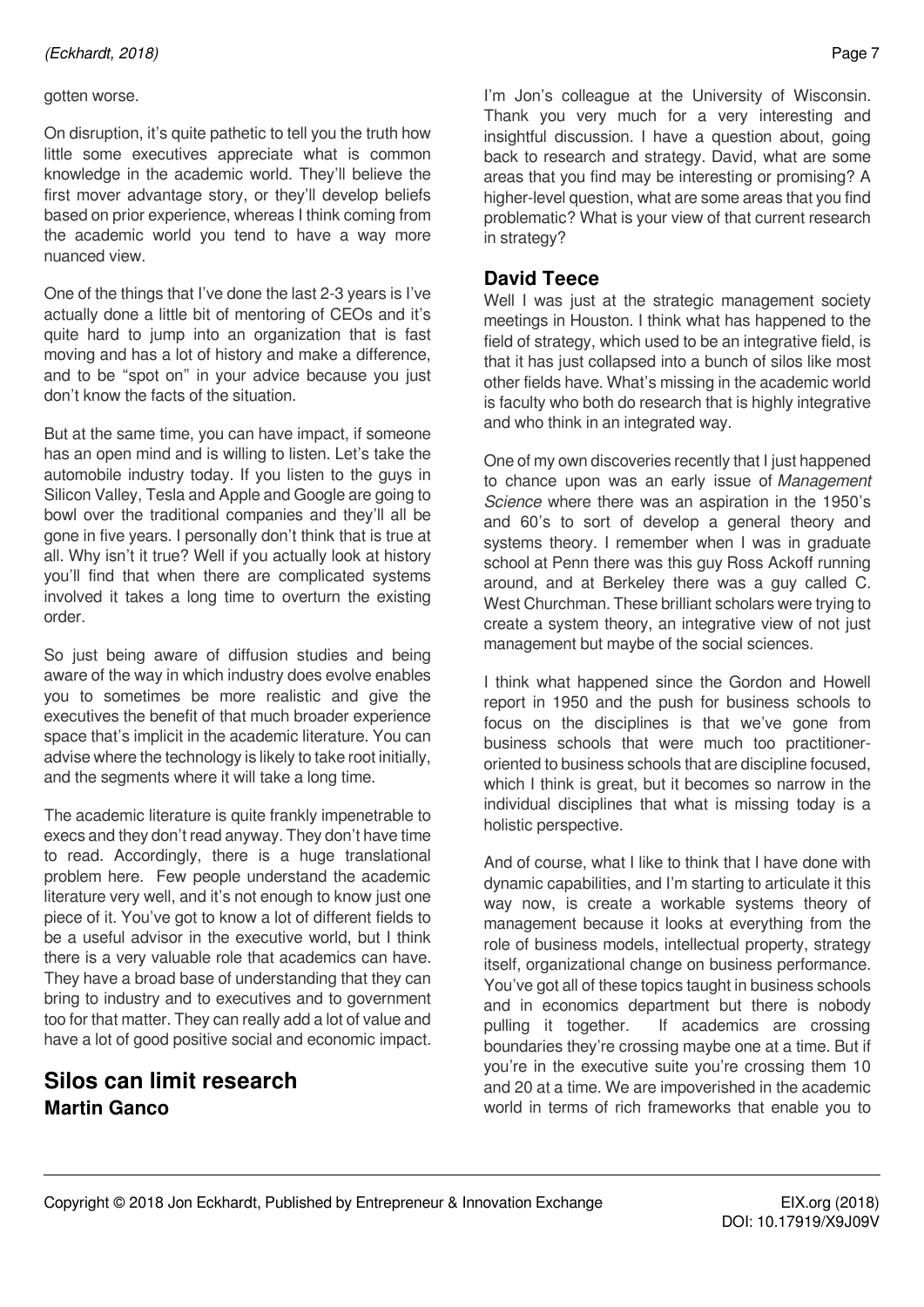#### integrate ideas.

So increasingly academic research is becoming a very narrow rifle shot into one particular issue, which is a nice contribution, but I think to really have impact with academic research and to be useful to executives we've all got to become much more interdisciplinary. Given that execs don't have the time to read across fields one of the key roles that is left for us as academics is to read and integrate and synthesize and only then can we be really helpful to executives.

#### **Martin Ganco**

I like that a lot and I agree. However, I think the incentives this time is sort of such that it promotes maybe the more compartmentalized silos.

### **David Teece**

Let me address that by saying the following. The only reason that I've been able to do what I've done is because I haven't cared a wit about the incentive system in the university. If I cared about the incentive system my research would have been much narrower and I would have had a very different career, and one that would not have been as interesting.

I will say to all of you that are interested in having impact: you've got to go after something that you think is big and important and is beyond yourself and just go do it. Whether it's building something inside the university or beyond. If you pay attention to the micro details of the incentive structure, you'll blunt your pick for sure.

On the research side I think you have to have a good nose for important problems, and for fundamental problems. What is happening is that no one is looking at fundamental problems. They're trying to get a piece of research published. If you're trying to get a piece of research published rather than trying to address a fundamental problem you're not going to get very far. You may get something published but it's going to be a small blip.

Busting boundaries and busting orthodoxy, whether you're doing research or crossing the divide to do entrepreneurship at the same time, you've got to really do that. If you pay attention to the rules and regulations, well you have to pay attention to rules and regulations, but if you pay attention to the narrow incentive structure in front of you and people's attitudes you'll get stranded.

## **Olubukunola Akinsanmi**

I'm a fourth year Ph.D. candidate at the University of Wisconsin-Madison. I was going to reference what you just mentioned about crossing boundaries and not staying siloed within one field, even within academia itself. Would you say that, maybe as a Ph.D. student, I should probably stay siloed for now?

#### **David Teece**

Yeah, here's the problem. The irony here is that one of the reasons for people being in silos is so that we can measure them. The academic world has to do its thing and objectively evaluate faculty research, and I think it's fine up until the point of tenure. Once tenured, I think you have an obligation, and the system has an obligation, to expect and demand more and to measure you differently.

The problem is that interdisciplinary research is really hard to measure, and there is a lot of bad interdisciplinary research out there. I've been respectful of the fact that universities have real problems. It's easy to say, look everybody is so narrow and all this disciplinary research is off base. And some of it is. I think most of it is.

But I also understand that there is a need to sort of test the mettle of people and see if they're actually good researchers. I don't expect, nor do I advise, untenured faculty to be too interdisciplinary; it's a risky game. But once you have tenure, then I think it's both an invitation and an obligation because no problem in the world is packaged into a nice little silo. Just about every important issue that I can think of crosses multiple boundaries.

## **Bridging the divide between research and practice Michael Ciuchta**

I was working with Jon on this project so maybe it's a little heavy on my mind, but I was reading your Research Policy talking about platforms, and listening to you talk makes me think that, is this like a platform situation where you have research on one side and practitioners on the other? And is there potentially a role, and maybe this is what good centers do, where they actually facilitate that change across the platform? Is that a good way to think about it?

## **David Teece**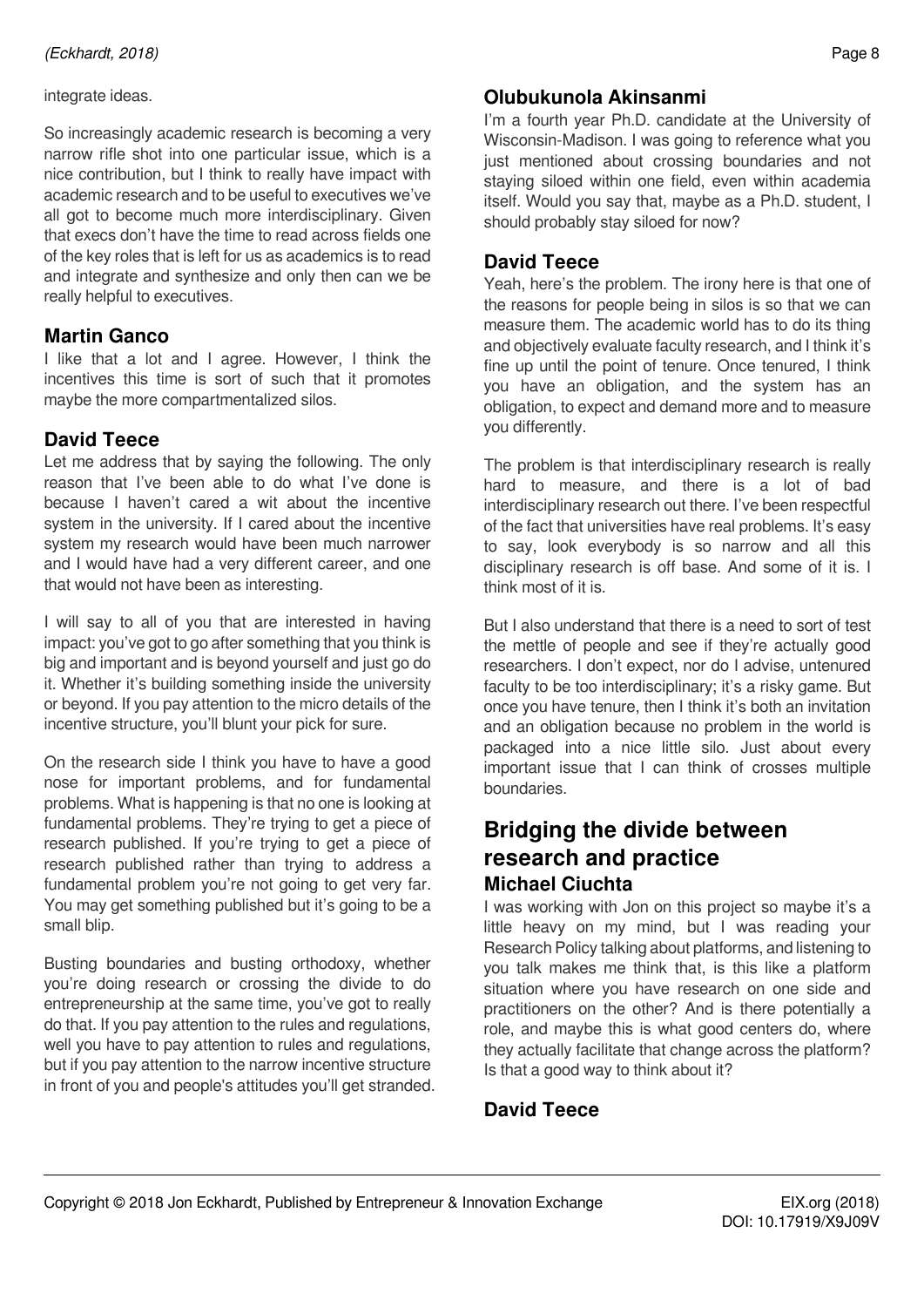Interesting insight. I never would have quite thought about it in those ways, but it's not just a matter of brokering and putting things together. I think we need good transitional research.

#### **Jon Eckhardt**

Translational research and that's the term they use in medicine. I don't really like it because it implies that someone is just explaining something from one domain to another instead of actually inventing and creating. But when they do it they are doing basic science research and they are bringing it into practice and they're taking practice and bringing it back into basic science research.

### **David Teece**

I'm starting to warm up to it actually. You're right. On the medical side of course is clinical and theoretical and the two really join in a unique way. Your early example was a good one, but I think in business it's different. I was appointed the mentor to a top CEO by the board for a considerable period and what was I doing? I was doing that job of trying to translate academic research, not in terms of saying, "hey look I think you should go read this or do that." But the advice that I was giving was based on stuff that I understood reasonably well that he didn't really have any background in or a clue about.

To be translational requires that you actually be interdisciplinary and that you that you can communicate and work with practice. We haven't talked about that yet. But if you can't communicate in executive speak to executives you're not going to be a very good mentor or consultant.

And if you're going to create a company, I think you need to be able to communicate broadly with new employees. So, communication skills are very important, and networks are important too. That's the other thing that none of us have talked about, but in the academic world actually we are reasonably networked, at least many of us are. If you look at entrepreneurship one of the key prediction of startup success is people with good networks that know where to go to get the resources they need.

So many academics have that capability. In fact, what research has shown at Berkeley, or at the University of California System, is the best researchers are also the most active consultants and most active with startups, and they also bring money into the university. So, there's a subset of faculty that seem to be able to do everything quite well and do so to the benefit of the campus.

But then there is the long tail that don't do much. I suppose that is maybe the fact of life, but I just don't know. I think you're doing something good here by thinking in an intellectual way about how do you do this translational stuff well. Because it's sort of, as I started off earlier explaining it, it's sort of a little bit in the bushes. There really isn't the kind of dialogue that there should be around how to bridge practice and research even in business schools where you would think it's very natural. It's not just medicine that does it well, but it's architecture. Most good architects are also practicing. And in law too, there's a more natural pathway back and forth. Somehow, in academic business schools, we sort of got ourselves tied up in some silly knots.

#### **Jon Eckhardt**

I think engineering is another place where you see a fair amount of applied activity as well.

#### **David Teece**

And bio-sciences and chemistry too.

## **Dynamic capabilities Rakoon Piyanontalee**

I'm Rakoon, also a Ph.D. student from the University of Wisconsin. My question is a little narrower. Specifically, how might you try to translate the concept of dynamic capabilities towards the individual level. By this I mean, looking at the workers, how would they adapt their skill sets in response to the changes in their work?

#### **David Teece**

Well, dynamic capabilities, to me at least, is focused more on the C-suite. Of course, there are capabilities of a different kind that need to exist inside organizations, but dynamic capabilities are really about the resource allocation function of the top management team. Where are they placing their bets and why? How do they bring evolutionary fitness to bear by making sure that what companies produce is in tune with market needs? And in fact, go one step further to shape markets as well as to shape technologies.

I've in recent years talked about the different between ordinary, Sid Winter probably used this term first, operational and ordinary capabilities vs. dynamic. Both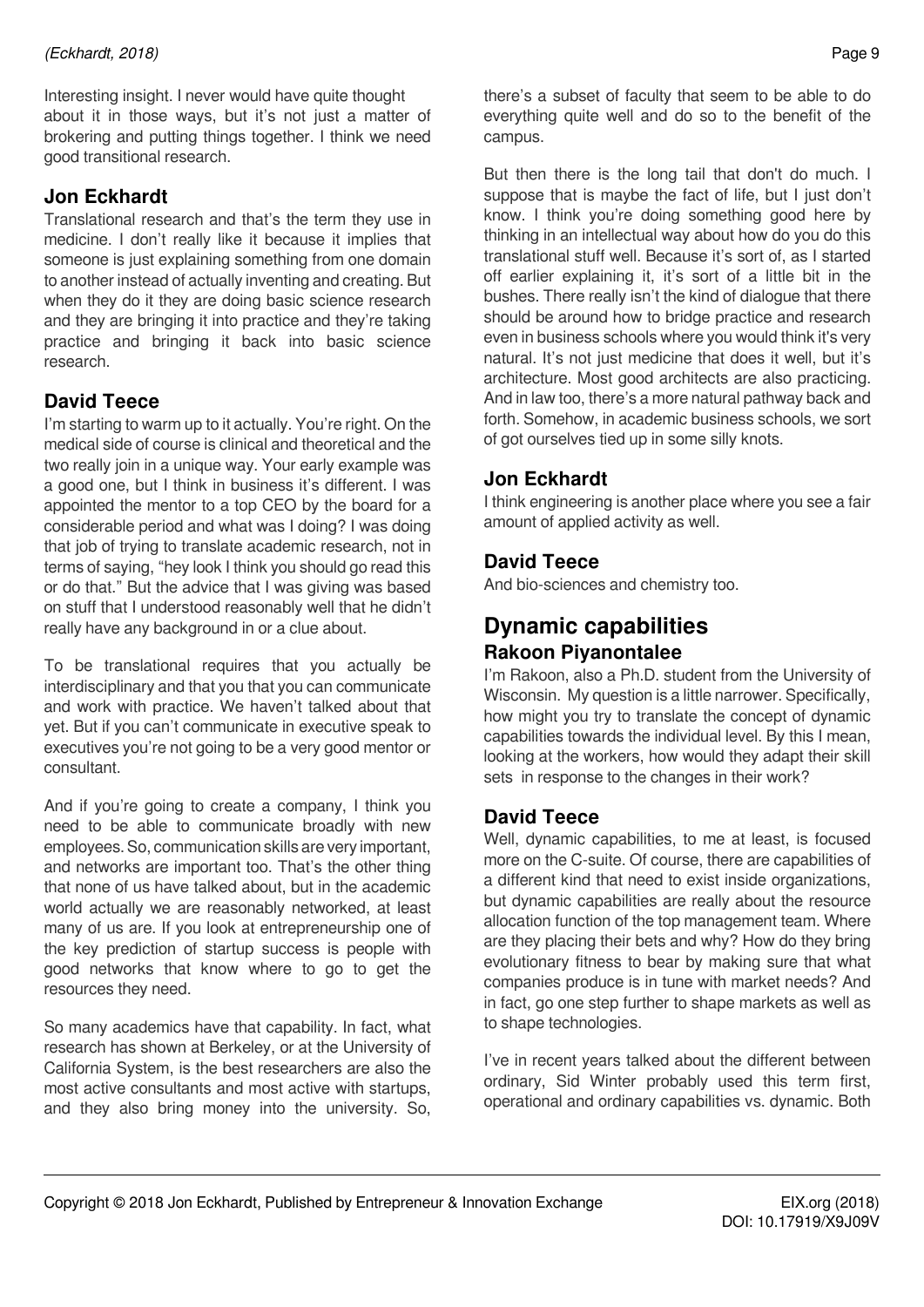kinds of capabilities are necessary to get things done, but the ones that create competitive advantage are not the best practice stuff that we teach in school. Yes, you have to have that or have access to it, but real value creation and capture takes place through dynamic capabilities. And that requires this integrative set of skills at the organizational and individual level to sense, seize, and transform.

As I said earlier, it's sort of a general theory of how top management should see the entire strategic picture for the organization and it doesn't address the narrower training issues. But when you get to a decide that a company has to move in a very different direction to survive, then yes of course, the relevance of the individual skill set becomes salient. The lack of capabilities slow transformation down in the organization a heck of a lot.

## **Linking scholars and policy Martin Ganco**

I was at SMS in Houston as well and on one of the panels there was discussion of strategy scholars in policy making. What are your thoughts? Again, I think one of the arguments was economists are very good at that, how come we're not, and what are the ways that we can be more engaged and what are some problems there? So, it's not only bridging scholars and managerial practice, but maybe bridging also scholars and policy.

#### **David Teece**

I've been thinking about that a lot lately. You say economists are good at it. They have managed to persuade the world that they're the ones that have the policy answers, but they're not as good at it as they think. That is why the system is so screwed up right now.

I think there is a huge opportunity. Let's take corporate governance. The strategy field does almost zippo in the field of governance today and so governance studies take place in law schools. I'd recommend you read, there is a great section about 20 years ago in the Harvard Business Review summarizing a debate between Alfred Chandler and Michael Jensen around leverage, debt, and managerial decision making.

The agency theory view, which most finance departments bought into, recommends taking away as much money as you can from the manager's purview, load the companies up with debt, get them to do stock buybacks, but don't for heaven's sake leave managers with any resources to allocate to new businesses because they might screw it up and hurt (short-term) earnings.

Chandler, of course, was on the other side saying that greatness in business is built through the astute allocation of resources and you've got to have managerial flexibility to allocate resources. The astute allocation of resources by management is the very essence of value creation, and value capture.

How many people from the field of strategy are having any impact on the field of governance today? Zero. Why is that? Because once again people are falling into silos, and actually in the case of strategy, ignoring the governance questions. Those scholars studying the role of the top management team, if they're not dealing with governance, they're not dealing with the real world.

What the top management team can do is very much a function of how the board of directors, operates: how it's composed, how it acts, and the constraints of the law. So, there is a huge opportunity I think. I am thinking about this in a very, very big way.

All international trade theory that sets up policies depending on simple Ricardian notions that are not informed by anything to do with business and how real business decisions get made, how technology gets transferred.

It's a huge opportunity. Once again, you just can't decide as a strategy scholar that somehow or another you're going to start to do public policy. You've got to make a ten-year investment in understanding some policy questions, be it governance issues, or be it other issues, before you can be effective in that.

#### **Jon Eckhardt**

We have about three minutes left. Would you like to share with us some closing remarks? The topic people are thinking seriously about is this translational model and how to execute it, let's say 10% as well as you have. Both as far as using their practice to inform their research and then having their research inform their practice. What closing advice do you have for us?

#### **David Teece**

Well first of all, I think it's great you are focusing on these issues. These are broad issues for universities